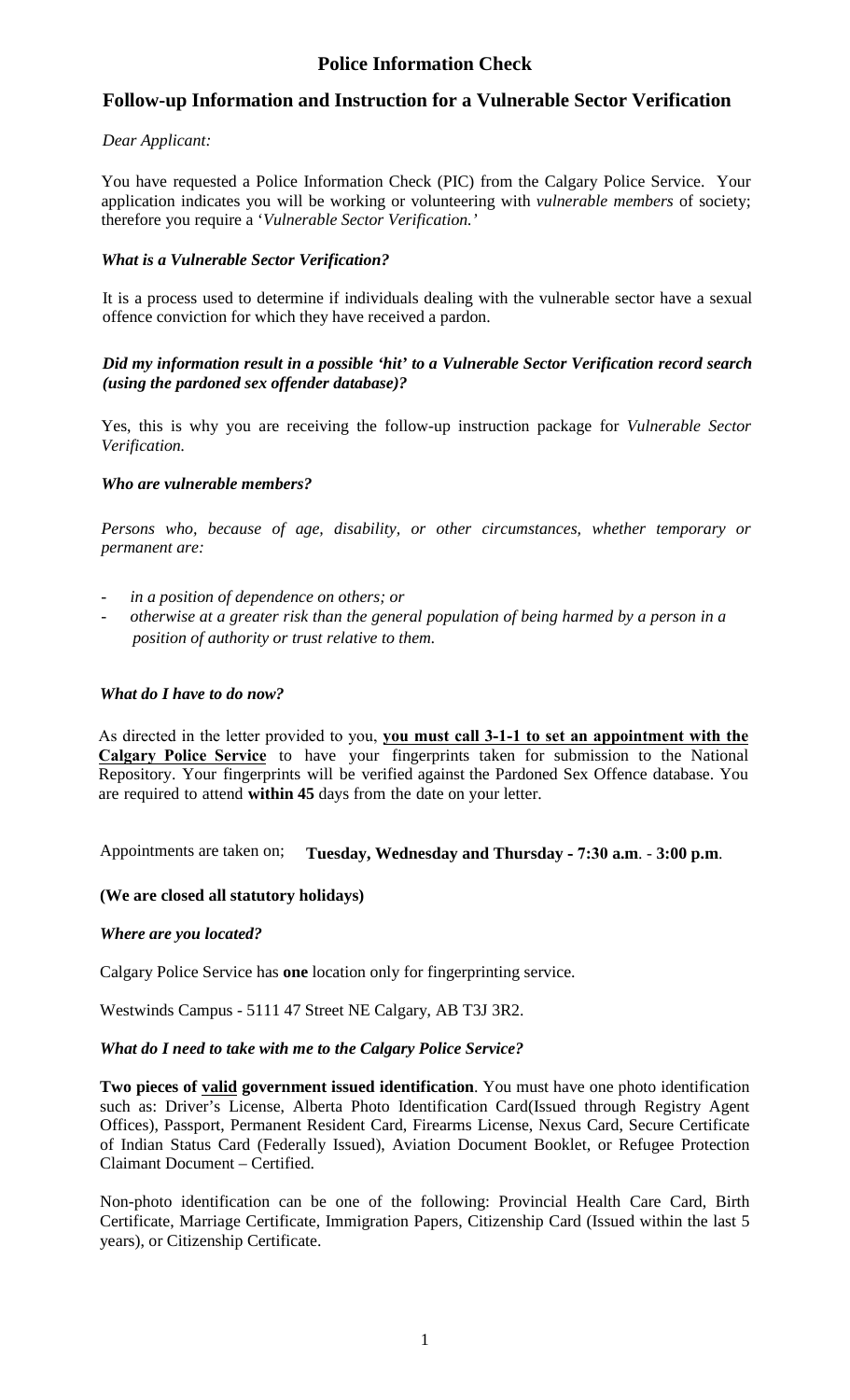A '**Volunteer Letter'** (for volunteer applicants only) from the agency/organization on their official letterhead, indicating your name and specific duties related to the vulnerable sector for submission to Ottawa RCMP - CCRTIS. Processing is free of charge **provided** you have the volunteer letter.

A payment of \$25 will be required to search your fingerprints if it is for **Employment** or **Unpaid Practicum Student** purposes. **Volunteer** applicants are free of charge as per above.

## *What will I receive after this Vulnerable Sector Verification record search has been completed?*

The Police Information Check Unit of the Calgary Police Service will receive the results of the *Vulnerable Sector Verification* record search directly issued from the Canadian Criminal Real Time Identification Service (CCRTIS). If the result is negative, a Police Information Check certificate letter will be sent directly to you via Canada Post.

If the result is positive and a search confirms a relevant pardoned sex offender record, it will be disclosed on a Police Information Check certificate letter issued by Calgary Police Service on official letterhead. The Police Information Check Unit will send the certificate letter directly to you via Canada Post.

You are responsible for returning your certificate letter issued from either CCRTIS or Calgary Police Service to the agency/organization requesting the *Vulnerable Sector Verification* record search.

## **FEES**

## *Is there a fee collected by the CCRTIS for an employment Vulnerable Sector Verification fingerprint submission?*

Yes. When applying for a position for **employment** purposes a \$25 fee is required. The CCRTIS does not retain this \$25 fee. The fee goes to the Receiver General for Canada – Consolidated Revenue Fund which is audited.

## *Is there a fee collected by the CCRTIS for a volunteer position?*

No, provided **you** obtain a 'Volunteer Letter' from the organization and bring it to our office the day of your appointment. Without a 'Volunteer Letter' the fee is \$25.

## *How is an individual determined to be an employment applicant or a volunteer applicant?*

Individuals, who receive remuneration (payment/monies) regardless of amount, are considered an employment applicant, and a \$25 fee is required. Volunteers do not receive remuneration (payment/monies), therefore no fee is required.

## *My spouse has opened a daycare in our home. As a result, I am required to have a Police Information Check conducted. I have been requested to attend for Vulnerable Sector fingerprinting. Do I pay the \$25 fee to the Receiver General for Canada?*

Yes. Your spouse is receiving remuneration; therefore, a \$25 fee is collected.

## *Are students applying for Vulnerable Sector Verification for their practicum's considered employment or volunteer applicants?*

They are considered employment applicants because the practicum is related to continuing education and eventual employment.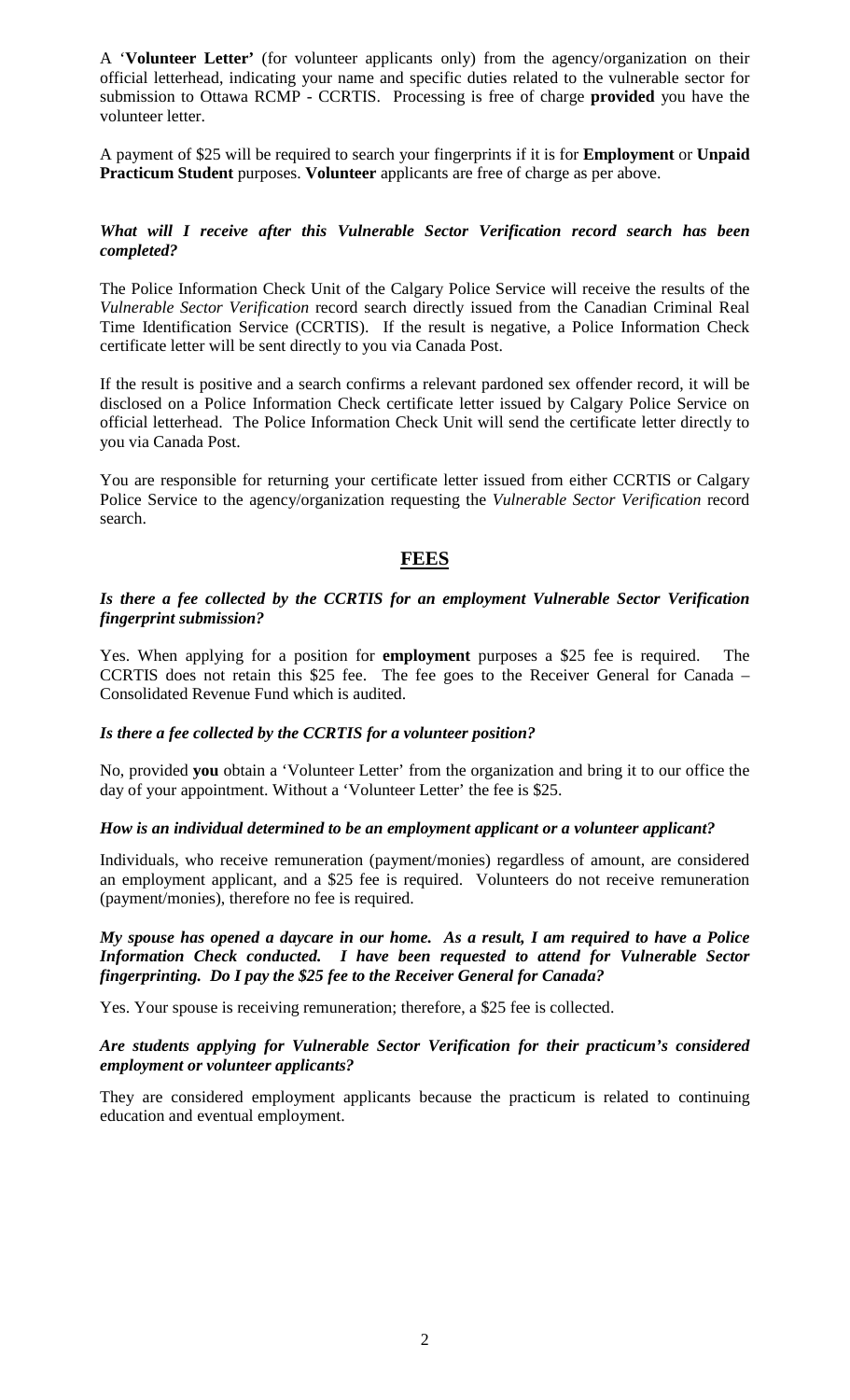# **Frequently Asked Questions**

## *Does this requirement for fingerprint submission mean I am associated to a pardon for a sex related offence?*

Receiving a notice from the Calgary Police Service that fingerprint submission is required in no way suggests that the applicant is the subject of a pardon for a sexual offence. It means the results are 'inconclusive' based on the name, date of birth and gender search against the pardoned sex offender database.

## *How is my Police Information Check processed, including the Vulnerable Sector Verification?*

A name based *Vulnerable Sector* record search (using the pardoned sex offender database) will be conducted on all individuals in a position of trust that will be dealing with the vulnerable sector. This record search must be performed by the police service at the **local** jurisdiction where the applicant resides.

Once your completed application is received by the Calgary Police Service, your name, date of birth and gender is checked on national, provincial and Calgary Police database to determine the existence of any criminal convictions, outstanding charges or incidents of any relevant police information.

A *Vulnerable Sector record search* is then conducted through the Canadian Police Information Centre (CPIC) administered by the Ottawa RCMP – CCRTIS (Canadian Criminal Real Time Identification Service) which checks for pardoned sex offender files.

## *How is the Vulnerable Sector Verification processed by CCRTIS?*

If your fingerprints **match** a pardoned sex offender related file, CCRTIS will make a request to the Minister of Public Safety to disclose the relevant pardoned sex offender record. Once the right to disclose the relevant pardoned sex offender record from the Minister of Public Safety is received, the CCRTIS will send the pardoned sex offender record to the relevant police service who submitted the original request.

If your fingerprints **do not match** a pardoned sex offender related file, the CCRTIS will send a certificate letter to the relevant police service who submitted the original request, stating the vulnerable sector record search was performed and the result was negative.

CCRTIS will ensure all documents meet the requirements of the Criminal Records Act and Privacy Act.

## *How long will it take for the results of the Vulnerable Sector Verification record search?*

If fingerprints are not matched to a criminal file, the estimated processing times is approximately 7-10 business days. If fingerprints are matched to a criminal file or any criminal conviction, the estimated processing time could be in excess of 120 days.

## *What happens to my fingerprints after they are processed by CCRTIS?*

Once completed, fingerprint submissions are retained for 90 days and then destroyed by the Canadian Real Time Identification Service (CCRTIS). Your fingerprints are not added to the RCMP National Repository of Criminal Records or retained for future searching purposes.

## *Why do some individuals have a Vulnerable Sector Verification record search done and do not have to submit their fingerprints?*

If the results indicate 'conclusively' that there is 'no match', the *Vulnerable Sector Verification* record search is complete and fingerprints are not required.